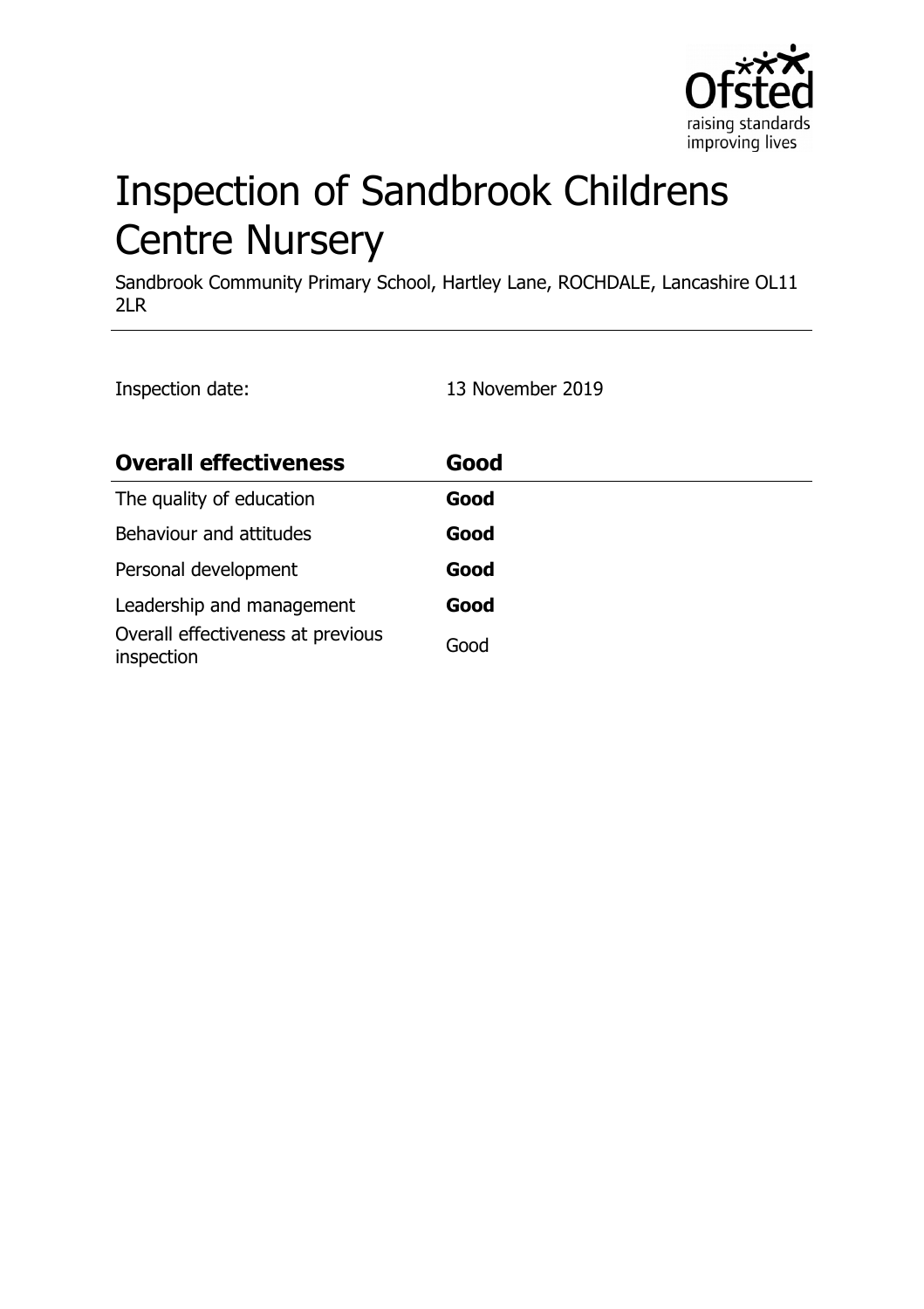

# **What is it like to attend this early years setting?**

## **The provision is good**

Children happily arrive at nursery, with some becoming upset when it is time to leave. They form positive attachments with the friendly and welcoming staff, who nurture children's care needs well. For example, younger children are given a reassuring cuddle if they become a little unsettled. Older children access a range of resources and take part in routines, which helps give children a sense of security. The nursery is well resourced and provides a range of resources for children to explore and investigate. Children are prepared for future learning.

Staff offer interesting activities for children which motivate them and engage them in play. Staff understand children's individual needs and plan activities which challenge children and help them to become active learners. Staff work with parents and invite them to be part of children's learning and assessment. However, strategies are not yet consistently successful in engaging all parents.

Staff are positive role models and show children how to use resources. For example, staff model how to build towers out of blocks and explore different textures during play. Positive behaviour is consistently promoted by staff. The impact of this is that children demonstrate good listening and attention skills and respect for others. Staff share that they feel supported by the management team. However, supervision sessions do not consistently identify areas where staff can further develop their knowledge.

## **What does the early years setting do well and what does it need to do better?**

- $\blacksquare$  The director, management team and staff work closely together to ensure they provide high levels of care for children. Staff are supported through inductions and regular staff meetings. Staff attend training opportunities. For example, staff have recently attended training in supporting children's communication and language. Staff attend supervision meetings but these are not yet sharply focused on developing individual professional knowledge, in order to raise the quality of teaching further.
- $\blacksquare$  The staff provide a range of activities which interest children and engage them in play and learning. For example, babies become excited as they take part in song and rhyme sessions. Toddlers access a 'nature table' and look at different natural materials, such as conkers and dried leaves. Pre-school children enjoy using musical instruments and tap out a beat, to accompany repetitive text in a familiar story.
- $\blacksquare$  Children's individual stages of development are identified as staff complete regular assessments of their progress. This highlights any gaps in children's learning, which are quickly addressed. For example, the nursery has recently implemented a speech and language programme, to support children's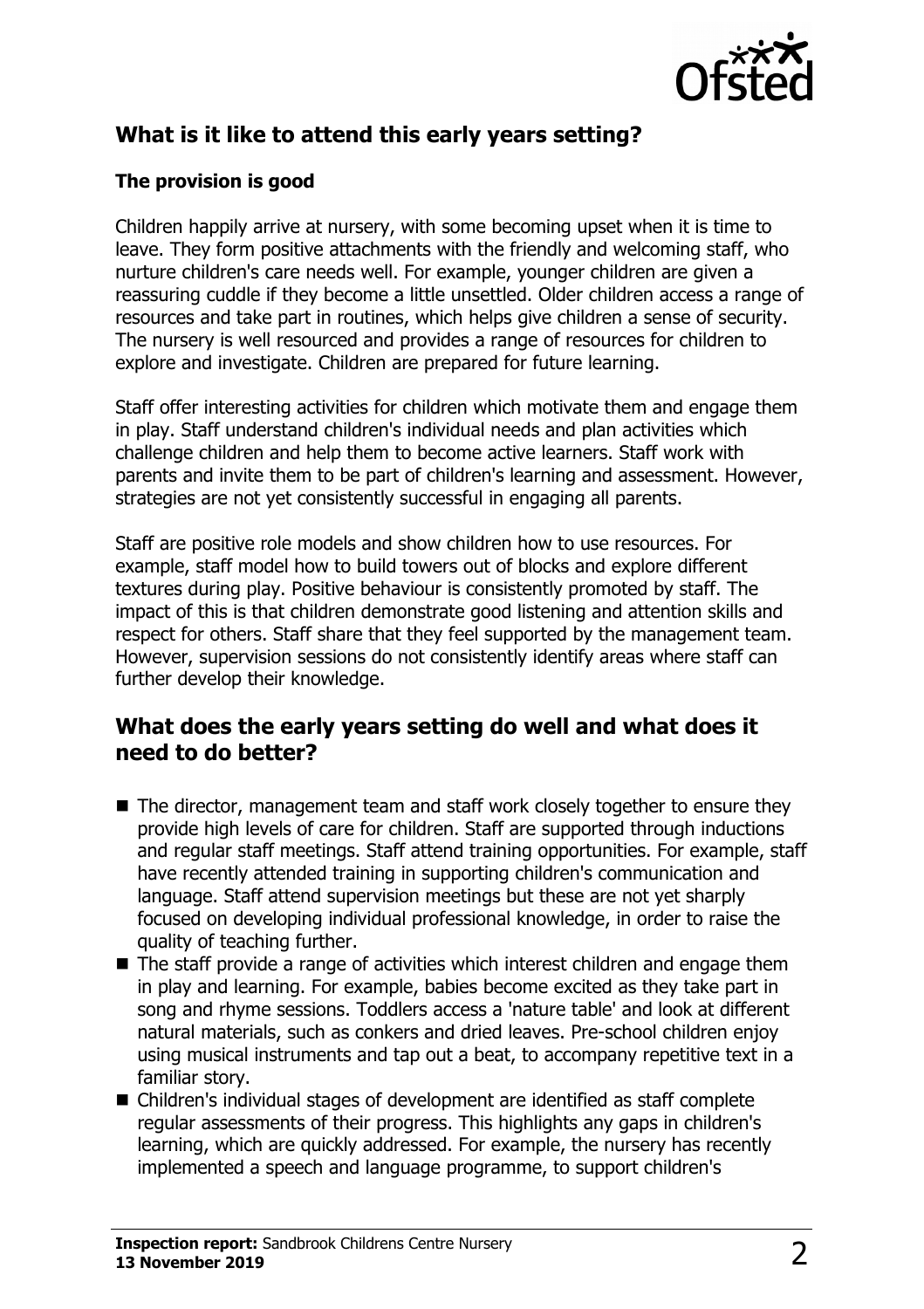

developing communication skills. Staff are positive role models. They introduce new vocabulary to children and use words in the correct context.

- $\blacksquare$  Children with special educational needs and/or disabilities are supported through experienced and knowledgeable staff. The staff respond quickly when they feel a child may need some additional support. Partnerships with a wide range of professionals have been forged to support children's individual needs. For example, staff regularly liasie with health visitors, staff from the children's centre, speech and language therapists, physiotherapists and teachers.
- $\blacksquare$  Children who speak English as an additional language receive high levels of support. Managers ensure that, where possible, these children are placed under the care of staff who speak the same language. This helps children to settle more quickly and gives them reassurance as they understand new vocabulary and routines.
- Good partnerships are, overall, in place with parents. Staff share ideas with parents to extend learning at home. For example, parents are encouraged to go on walks with their children in the local environment and collect natural materials for a 'nature treasure hunt'. Parents are positive about the nursery. They comment that 'It's a great nursery' and 'My child goes in smiling and comes out smiling'. Strategies are not yet fully in place to consistenly engage all parents.

# **Safeguarding**

The arrangements for safeguarding are effective.

Staff understand the procedures they must follow if they have concerns about a child's welfare. They are vigilant to any changes which may affect a child's wellbeing and work closely with other safeguarding professionals. Staff demonstrate that they consistently consider children's safety. For example, the nursery is located within a children's centre and local primary school. The site is well used by the local community and a wealth of other professionals. The management team makes sure that all internal nursery doors are accessed by a key code entry pad, to ensure children's safety.

## **What does the setting need to do to improve?**

#### **To further improve the quality of the early years provision, the provider should:**

- $\blacksquare$  strengthen systems for the supervision of staff, so that staff receive coaching which has a consistent focus on improving their knowledge, in order to raise the quality of teaching even further
- $\blacksquare$  develop further strategies to build stronger partnerships and consistently enagage with all parents.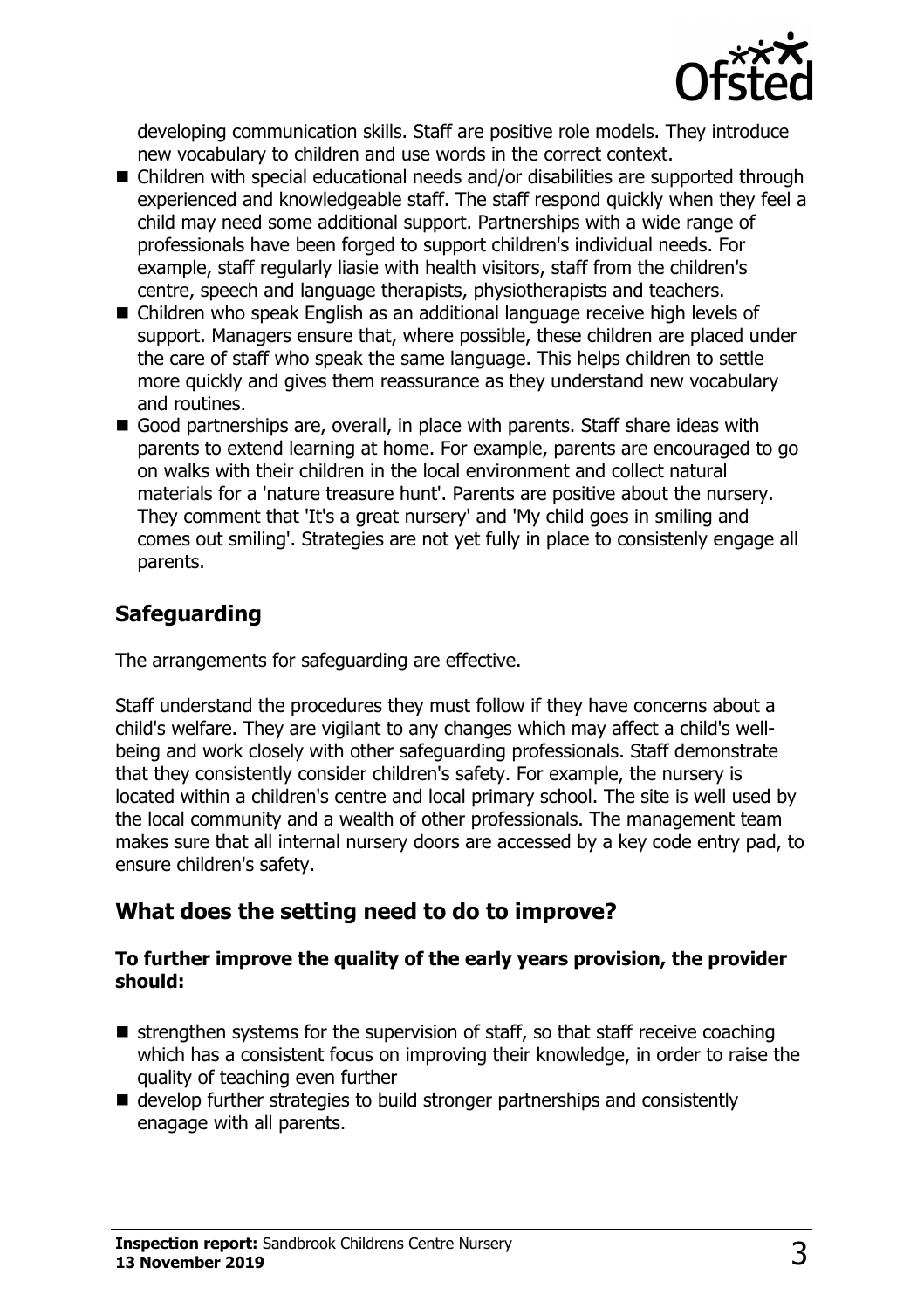

| <b>Setting details</b>                              |                                                                                      |
|-----------------------------------------------------|--------------------------------------------------------------------------------------|
| Unique reference number                             | EY338453                                                                             |
| Local authority                                     | Rochdale                                                                             |
| <b>Inspection number</b>                            | 10065664                                                                             |
| <b>Type of provision</b>                            | Childcare on non-domestic premises                                                   |
| <b>Registers</b>                                    | Early Years Register, Compulsory Childcare<br>Register, Voluntary Childcare Register |
| Day care type                                       | Full day care                                                                        |
| Age range of children                               | $0$ to 4                                                                             |
| <b>Total number of places</b>                       | 60                                                                                   |
| Number of children on roll                          | 58                                                                                   |
| Name of registered person                           | Creche-N-Co Ltd                                                                      |
| <b>Registered person unique</b><br>reference number | RP905979                                                                             |
| <b>Telephone number</b>                             | 01706 718 057                                                                        |
| Date of previous inspection                         | 22 April 2016                                                                        |

## **Information about this early years setting**

Sandbrook Childrens Centre Nursery registered in 2006. The nursery employs nine members of childcare staff. Of these, seven hold appropriate early years qualifications at level 3 and above. The nursery opens from Monday to Friday, all year round. Sessions are from 8am until 6pm.

# **Information about this inspection**

## **Inspector**

Elisia Lee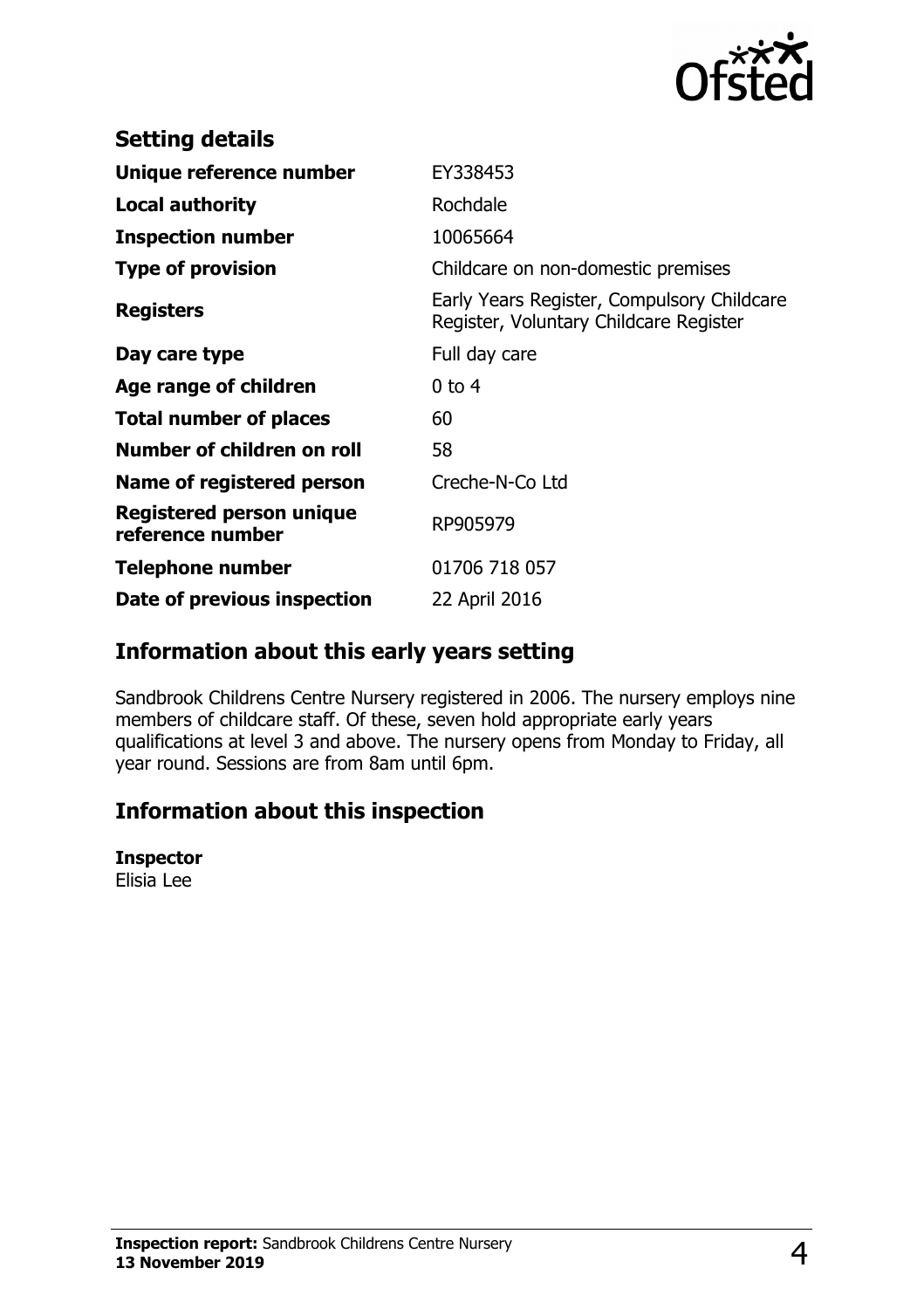

### **Inspection activities**

- $\blacksquare$  The inspector observed the quality of teaching during indoor and outdoor activities and assessed the impact this has on children's learning.
- $\blacksquare$  A joint observation of teaching was completed by the manager and the inspector.
- $\blacksquare$  The inspector spoke with children, staff, the manager and the company director during the inspection.
- $\blacksquare$  A meeting with the senior management team was held. The inspector looked at documentation, such as a sample of policies and procedures, accident records and processes of assessment.
- $\blacksquare$  The inspector spoke to a number of parents during the inspection to take account of their views.

We carried out this inspection under sections 49 and 50 of the Childcare Act 2006 on the quality and standards of provision that is registered on the Early Years Register. The registered person must ensure that this provision complies with the statutory framework for children's learning, development and care, known as the early years foundation stage.

If you are not happy with the inspection or the report, you can [complain to Ofsted.](http://www.gov.uk/complain-ofsted-report)